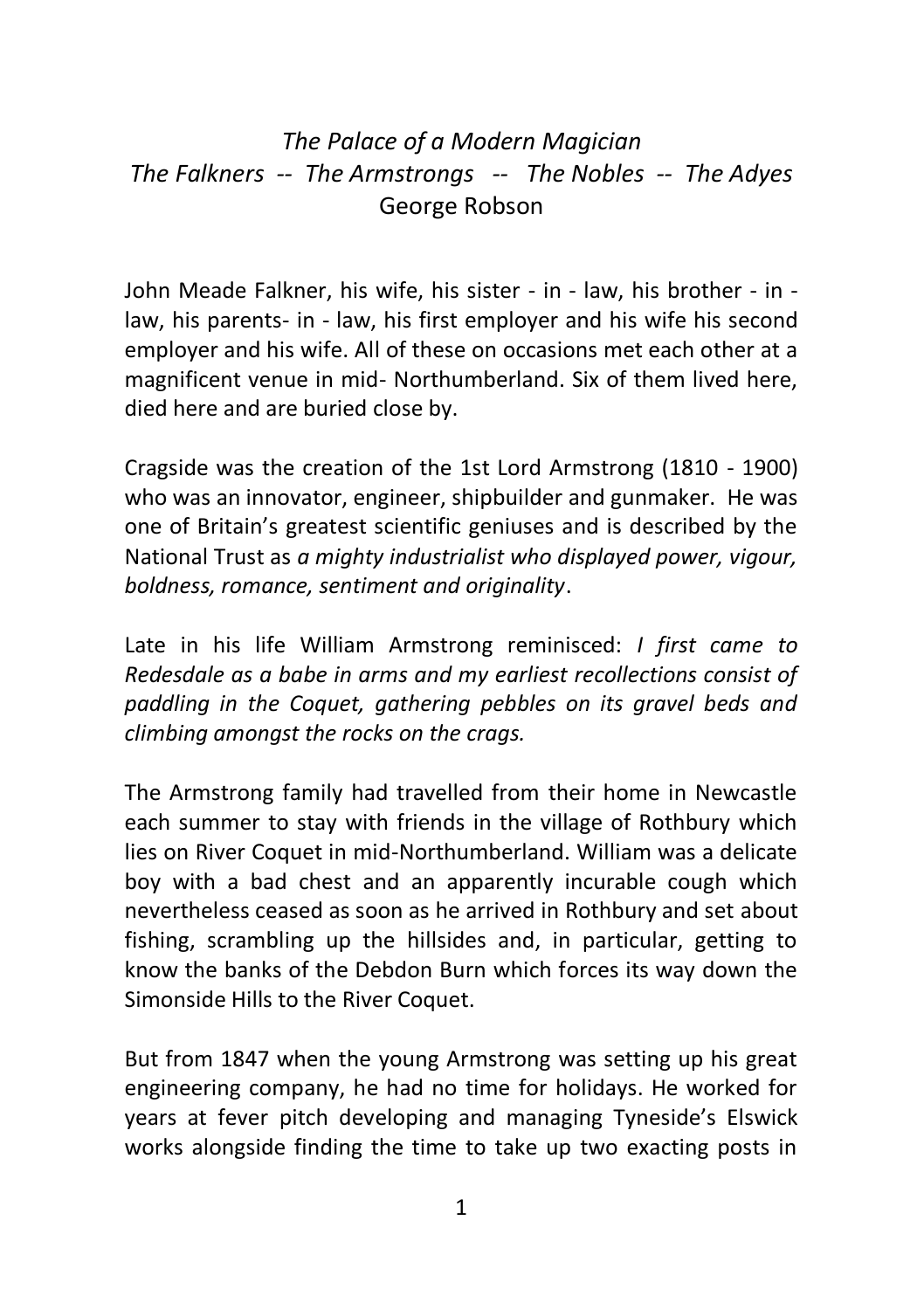London, advising the Government on the design and manufacture of artillery.

However, by 1863 he found himself in a position to devolve his responsibilities to others and for the first time in sixteen years he returned to Rothbury, along with his business partners Andrew Noble and George Rendel. This encouraged him to use his wealth to purchase much of the Debdon valley. The land on either side of the burn was poor and mostly too rough for farming - good for nothing, it seemed, but shooting and fishing. Half-way up the hillside was an unremarkable shooting lodge known as Cragside, taking its name from Caged Hill above. Both Armstrong and his wife Margaret recognised the area had potential.



**Jesmond Dene House**

The Armstrongs were living at Jesmond Dene on the outskirts of Newcastle and its dramatic natural features became a model for what they planned for Cragside and its surrounds. William and Margaret took charge of operations themselves and at first gave more attention to covering the bare hillsides with foliage than to developing the lodge. In time seven million trees were planted covering the 1,729 acres, some being exotic and rare pines. Today, in the middle of a grove of Douglas firs, stands what has become the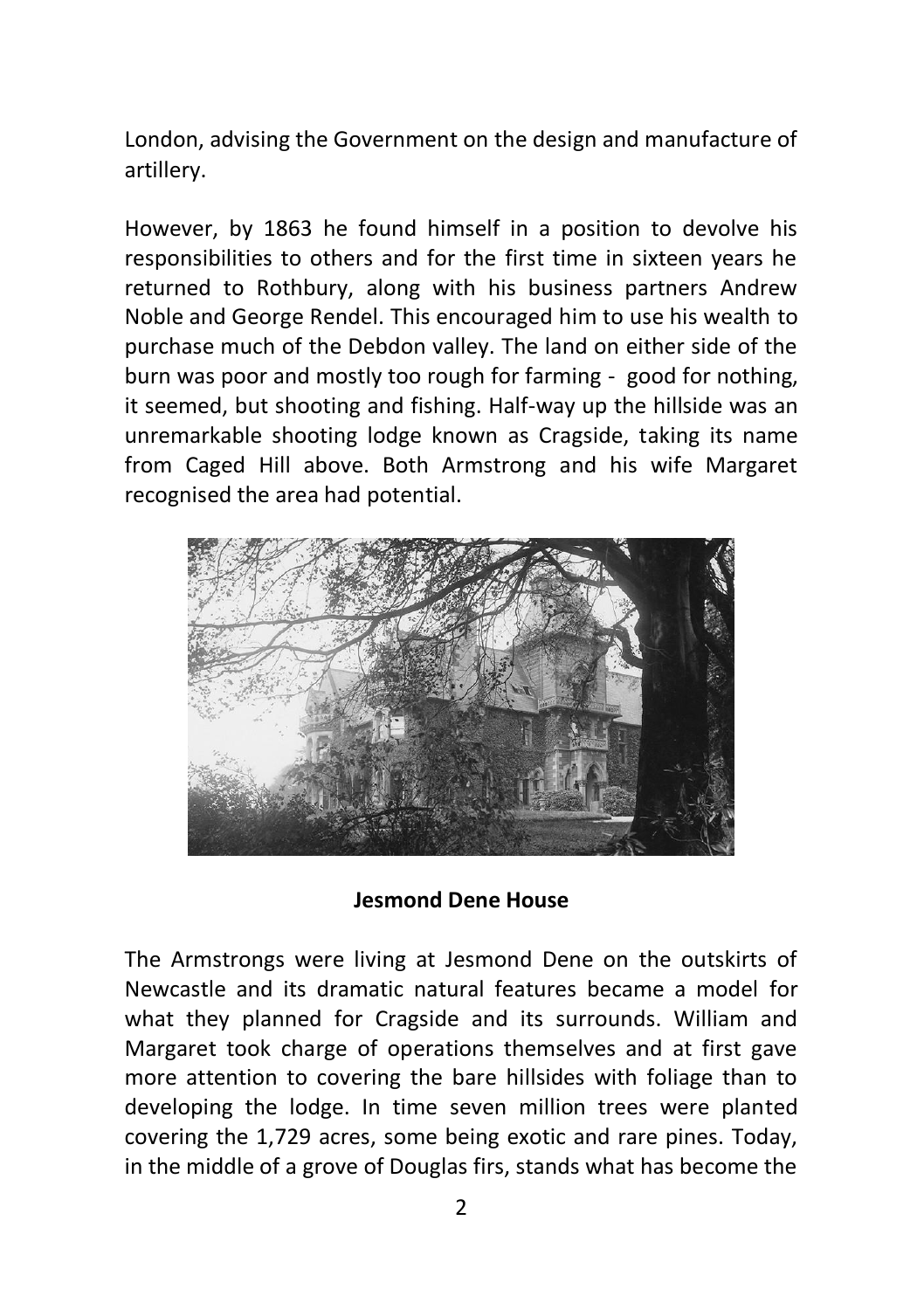tallest tree in England - a still growing Scots pine which after 140 years has reached 190 feet (the height of ten double decker buses stacked one on top of the other). Margaret Armstrong was particularly interested in the rhododendron which had been introduced from Asia some years before. Complimented by interplanted azalea, Cragside has become one of the best places in Britain to view varieties of rhododendron which flower during June and early July.



#### **The Gardens at Cragside**

The planting completed, in 1869 a London architect was called upon to extend the lodge and transform it into something spectacular. During a visit to London the Armstrongs had met a young but rising architect called Richard Norman Shaw and they became convinced he was the man they needed. Shaw's work at Cragside was to catapult him to the very top of his profession. During the fifteen years he worked at Cragside, however, Shaw was never given a free hand for the Armstrongs were always looking over his shoulder and ensured Shaw never had a free hand. But he had the affability, patience and pliancy to never cross swords with his employers and in the end Shaw viewed the great house less as his own personal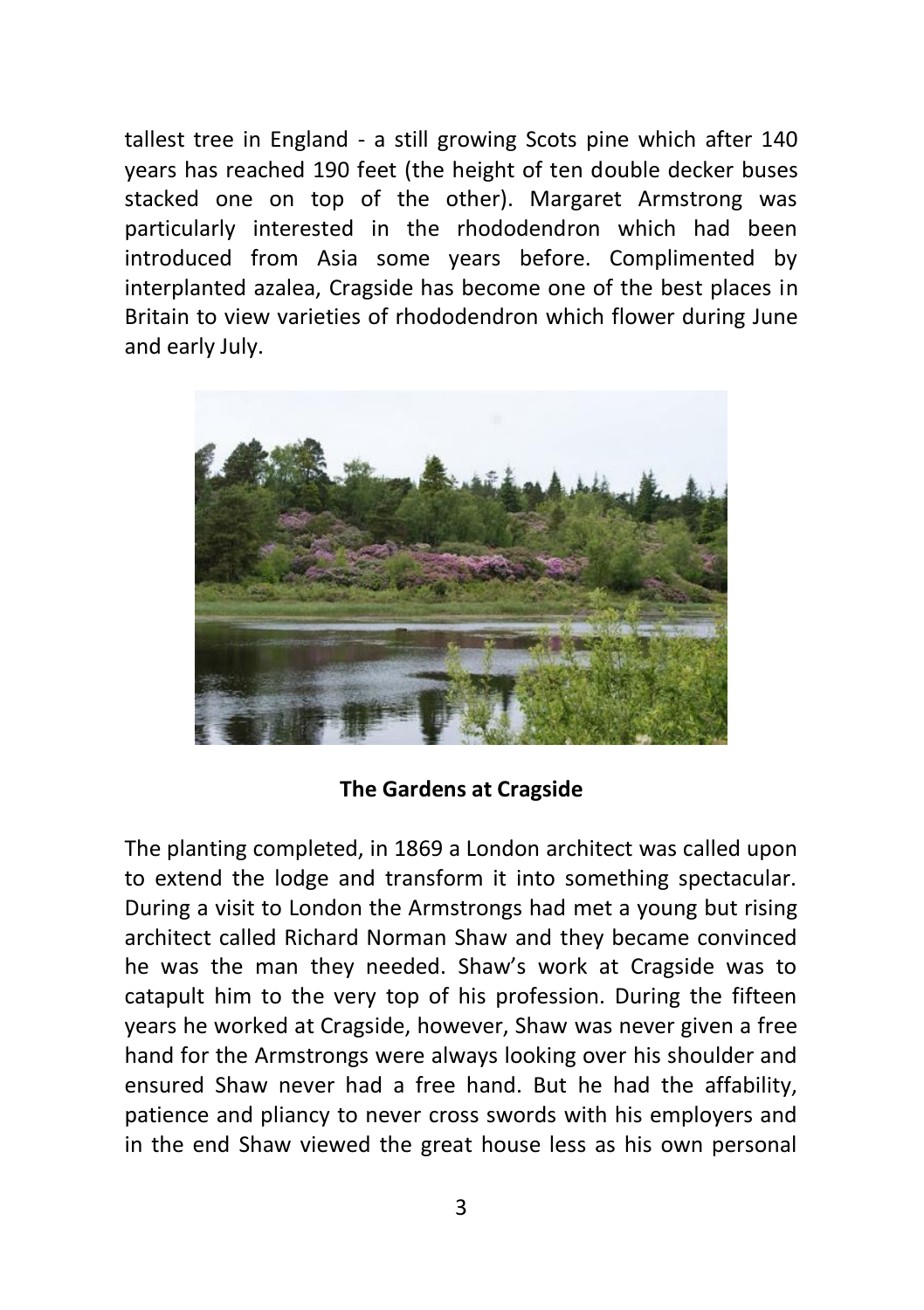creation and more as a plaything for those who employed him and a project giving him notoriety and furthering his career



### **Cragside Library**

A library and a dining room were added to the north end of the existing house with a plunge bath and hot-air heating system in the basement. Rich oak and walnut joinery, superb features of the

whole house, were sent up from London suppliers and special items of stone, marble and wood carvings were supplied by James Forsyth, a trusted collaborator of Shaw's. Bedrooms over the former house were added, the fronts to the house remodelled and a central tower topped with half-timbered gables was raised. This all made the house and the whole estate more reminiscent of the Black Forest than Northumberland.

In early 1873 Armstrong decided to add a long new wing to house his 'museum' and observatory. And finally came a drawing room and a billiard room which were added to the south-east wing. Even though the exterior was now completed, all this did not fully satisfy the Armstrongs who in 1877 paid a considerable sum to Shaw in order for him to remodel the grand staircase, refit bedrooms and add other internal embellishments. Then they turned their attention to adding a picture collection albeit at vast expense. This was displayed in the spectacular Watercolour Gallery and included works by T.M. Richardson, Clarkson Stanfield, J.E. Millais and others. Armstrong much patronised the Newcastle artist H.H. Emmerson who produced Armstrong's favourite painting Faithful to Death. A variety of outbuildings were another of Shaw's contributions to the project. Stables, a buttery, a laundry and accommodation for staff and less illustrious guests featured amongst these.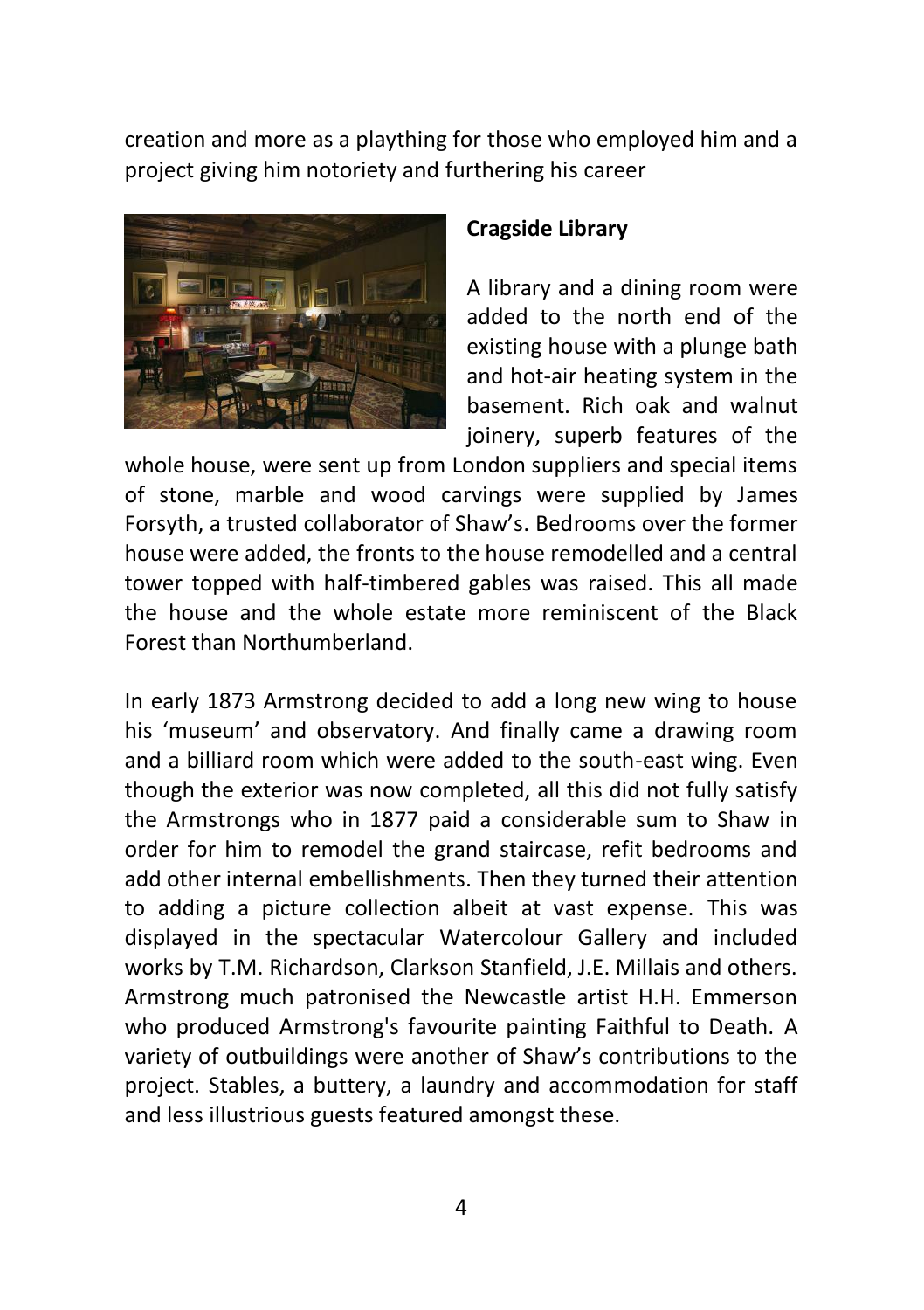

**Cragside from the Rock Garden**

But what has become the most renowned feature of Cragside is its power supply. In 1868 Armstrong had a dam built to store water at the head of Debdon Burn above the house and this created what was named Tumbleton Lake. Gravity took water from here down the hillside to the house and outhouses where it was used to power labour-saving machines such as a hydraulic lift, a spit in the kitchen, gongs and laundry equipment.



# **Tumbleton Lake spillway**

Armstrong's friend Joseph Swan had recently perfected the light bulb, or incandescent lamp as it was known at the time. With state of the art,

innovative turbines and dynamos installed, powered largely by water from the Nelly Moss Lakes above a power house, it was now possible for electric lamps to be installed throughout the house.

So Cragend Hill became the first house in the world to be lit by water-generated electricity.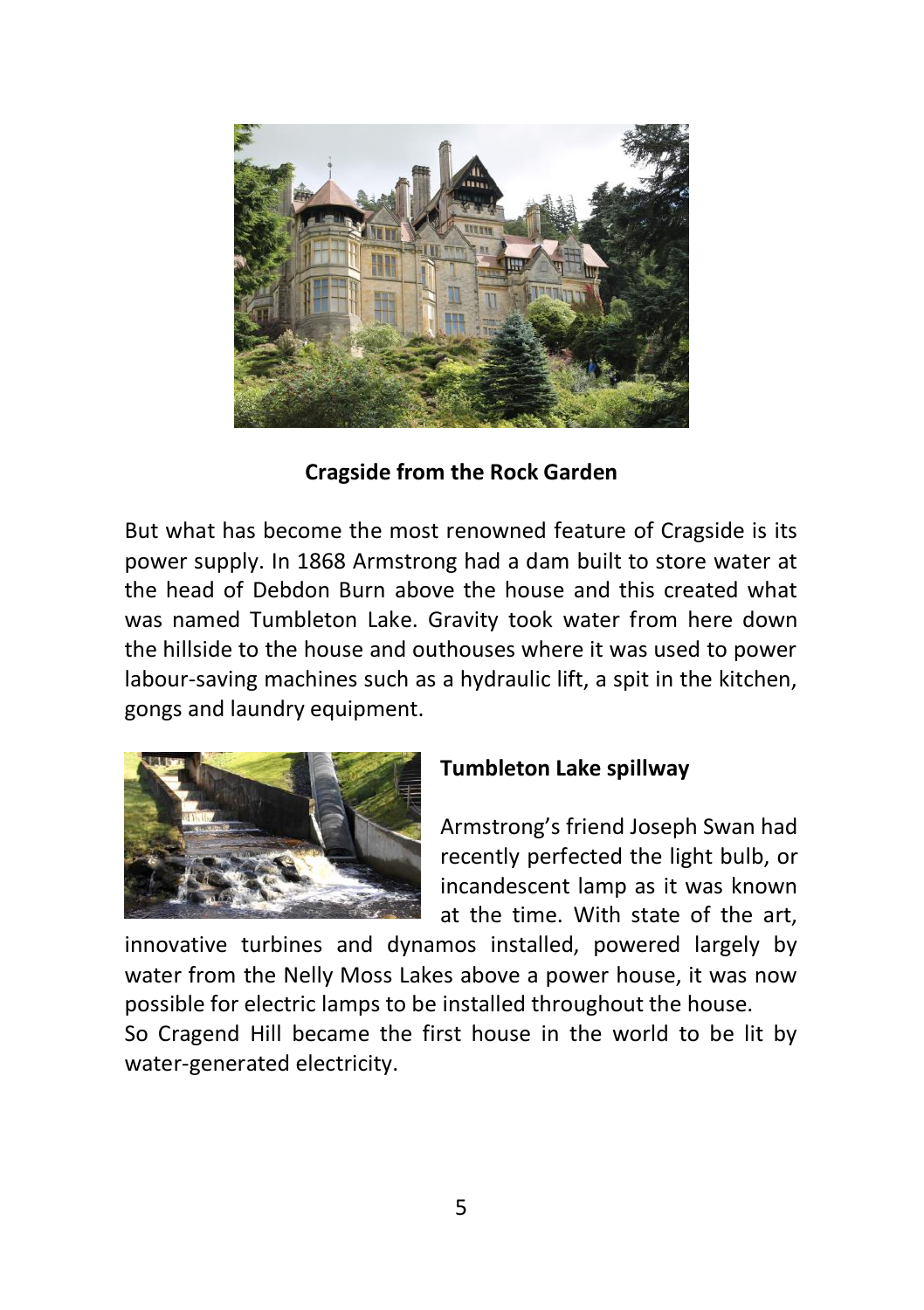

## **Christmas at Cragside**

At a grand switching on ceremony Armstrong had chosen the youngest of his employees to throw the switch, reasoning it was likely the boy would live the longest to relate first hand memories of the occasion. This proved to be correct thinking, for young Andrew Crozier lived until he was eighty-eight and remained in service at Cragside throughout his long life, rising to become butler for more than forty years.

Armstrong's scientific prowess is perhaps best seen in what is now considered his greatest invention. Shortly after he had founded his armaments, shipbuilding and engineering works at Elswick on the River Tyne in 1847 he faced the problem of finding adequate water pressure to power hydraulic machinery. When natural water power was not available a tall tower had to be built in which engines pumped the necessary water supply. However, it was not always possible to build high water towers and they were expensive. But Armstrong came up with the solution - a device he called the accumulator. It was a means of increasing water pressure (and therefore power) without having a high head of water or to build a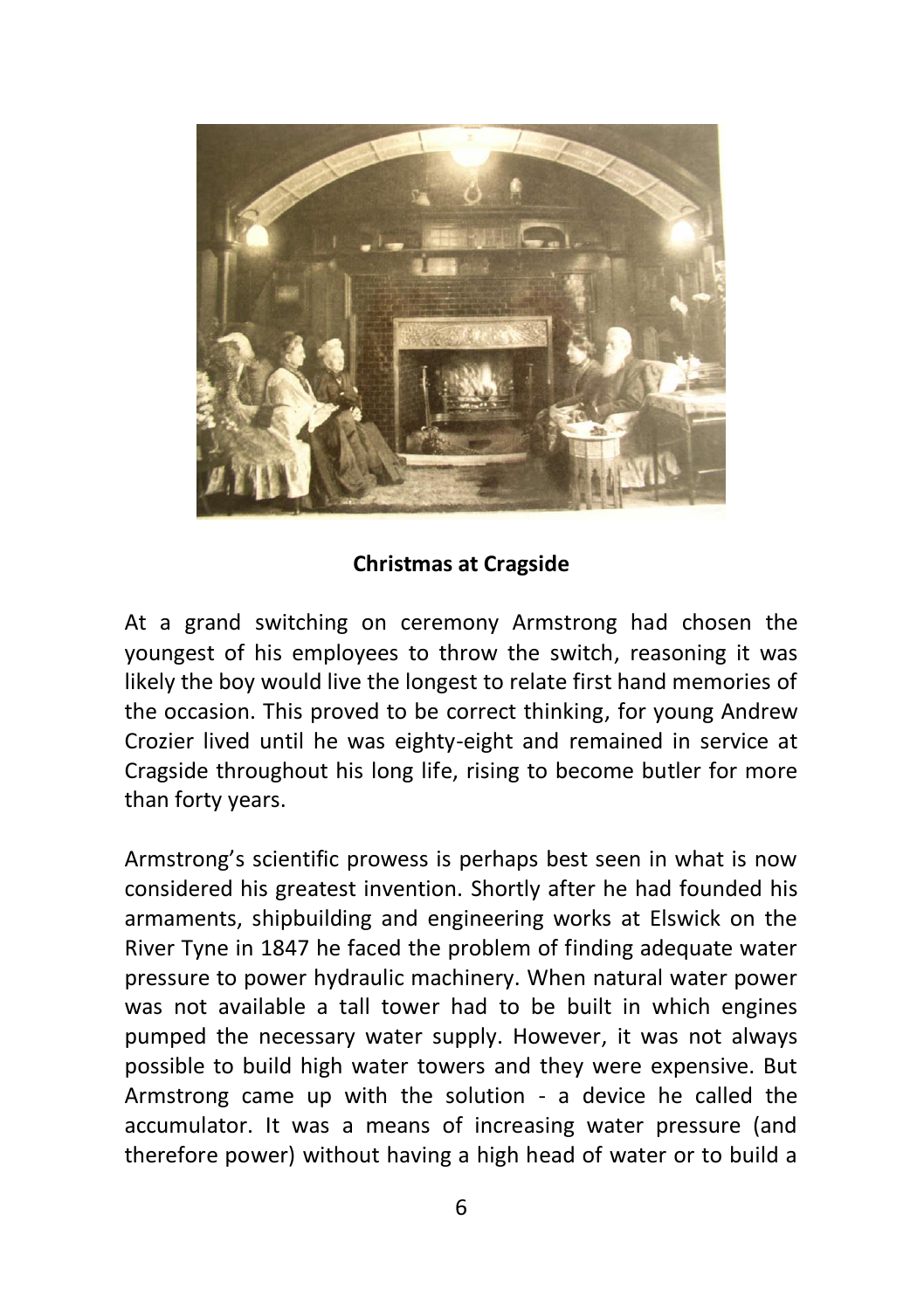water tower. Of all the resultant hydraulic projects, his firm accomplished the most impressive and notable was the manufacture and installation of the hydraulic accumulators' necessary to raise London's Tower Bridge bascules.

The Armstrongs became more attached to their creations at Cragside and by the late 1870s they were spending more time there. So, they made the decision to sell their house at Jesmond and gift the adjacent Jesmond Dene valley to the City of Newcastle so enabling the people of Newcastle to enjoy it.

Armstrong had used his Jesmond home to offer hospitality to often illustrious prospective Elswick clients and in order for this to be transferred to Cragside a final contribution by Shaw was required. What is termed the Drawing-room wing was added. Modelled externally on Haddon Hall in Derbyshire but with a large top-lit interior space, the whole room is dominated by a truly sumptuous inglenook chimney-piece which almost fills the south wall. Shaw's brilliant chief assistant at this time was W.R. Lethaby whose design for the piece was based in early Renaissance vein. The chimneypiece weighs ten tons and is made of Italian marbles. The inglenook within is lined with further marbles and has settees covered in red leather on either side. The smoke from this and other fireplaces within the house was drawn underground to escape from a chimney disguised as a rock pile high up on the hillside. The now completed Cragside was soon dubbed *The Wonder of the Age*.

Just about the first visitors to Cragside were the Noble family. Captain Andrew Noble had been a young gunnery expert whom Armstrong had met in the course of ordnance trials and who was to become his right-hand man of business for the rest of his life. Noble had been advised by Armstrong to purchase the imposing Jesmond Dene House in 1880 which he then extended to accommodate his growing family.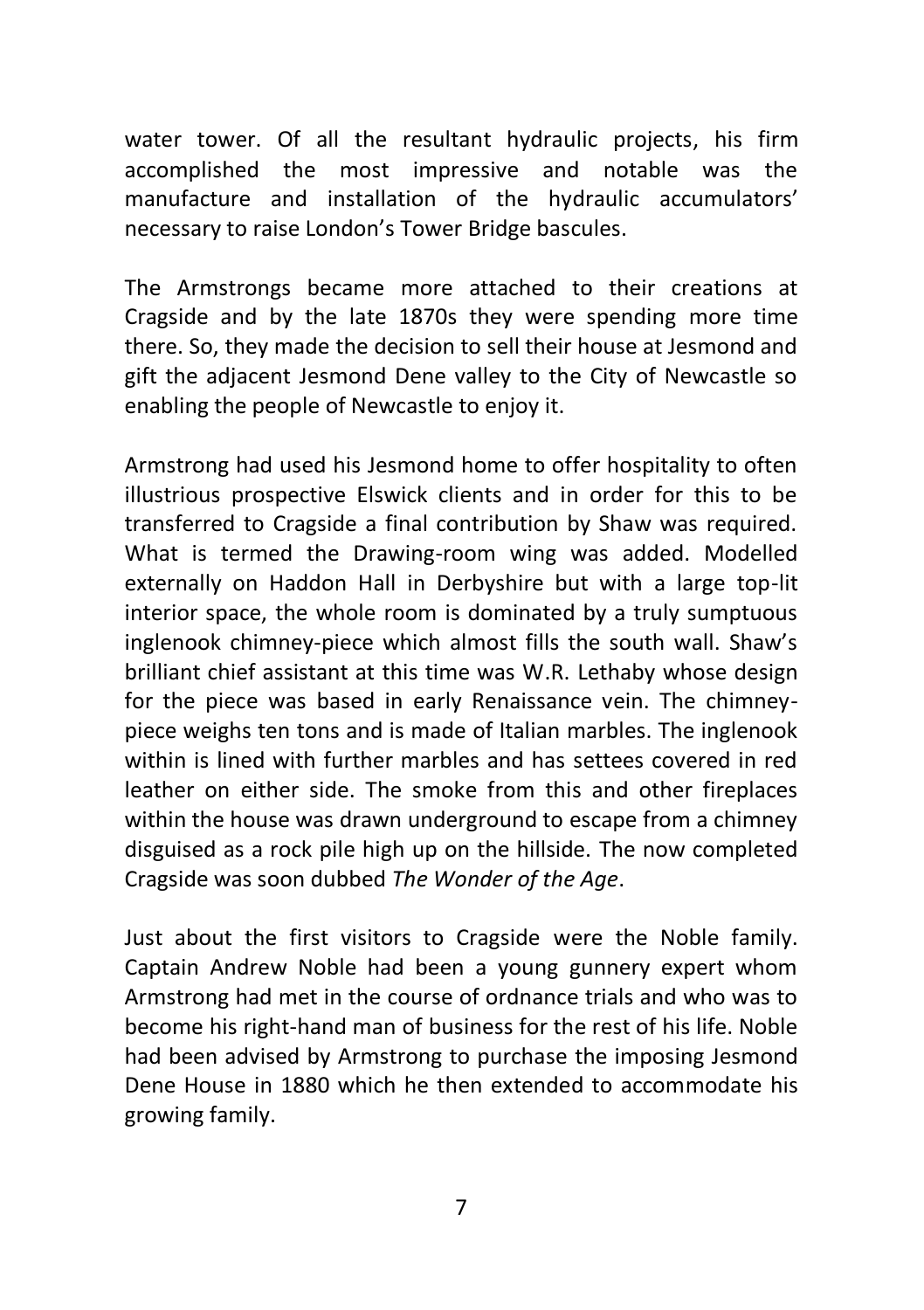

# **Lorbottle Hall**

Only a few miles across the moors from Cragside lies the hamlet of Lorbottle with its late Georgian Lorbottle Hall. Taken on a ten-year lease in

1876 the Nobles and the Rendels agreed to use the Hall alternately as a base for recreational breaks from the exacting work at Elswick back on Tyneside. For the final two years of the lease the Nobles had been accompanied by a young JMF, employed as a tutor and companion to John and Philip, the youngest of Andrew Noble's children. Margery Noble wrote in her late life autobiography: *Visitors from Cragside often came to us at Lorbottle to stay weekends or just to spend the day with us, and we walked or rode over the moors to Cragside and there was much pleasant intercourse* (Journal No. 12, 2011 - *Home of Homes Happiest*)

During this introduction to the delights and fascinations of Cragside JMF would have had no inkling that in years to come he would be making many more visits because of his marriage that would bring him close to the Armstrong family.

Later visitors to Cragside were to include the King of Siam and the Shah of Persia in 1889 and the Crown prince of Afghanistan in 1895. But most illustrious of all were the Prince and Princess of Wales (later King Edward V11 and Queen Alexandra) who arrived with their sons Prince Albert and Prince George as part of a visit to Tyneside in August 1884. Andrew Noble, as a friend and colleague of the Armstrongs, was invited to stay at Cragside during this royal visit but was too unwell to accept the invitation. So, the Noble family were represented by the eldest daughter Lilias.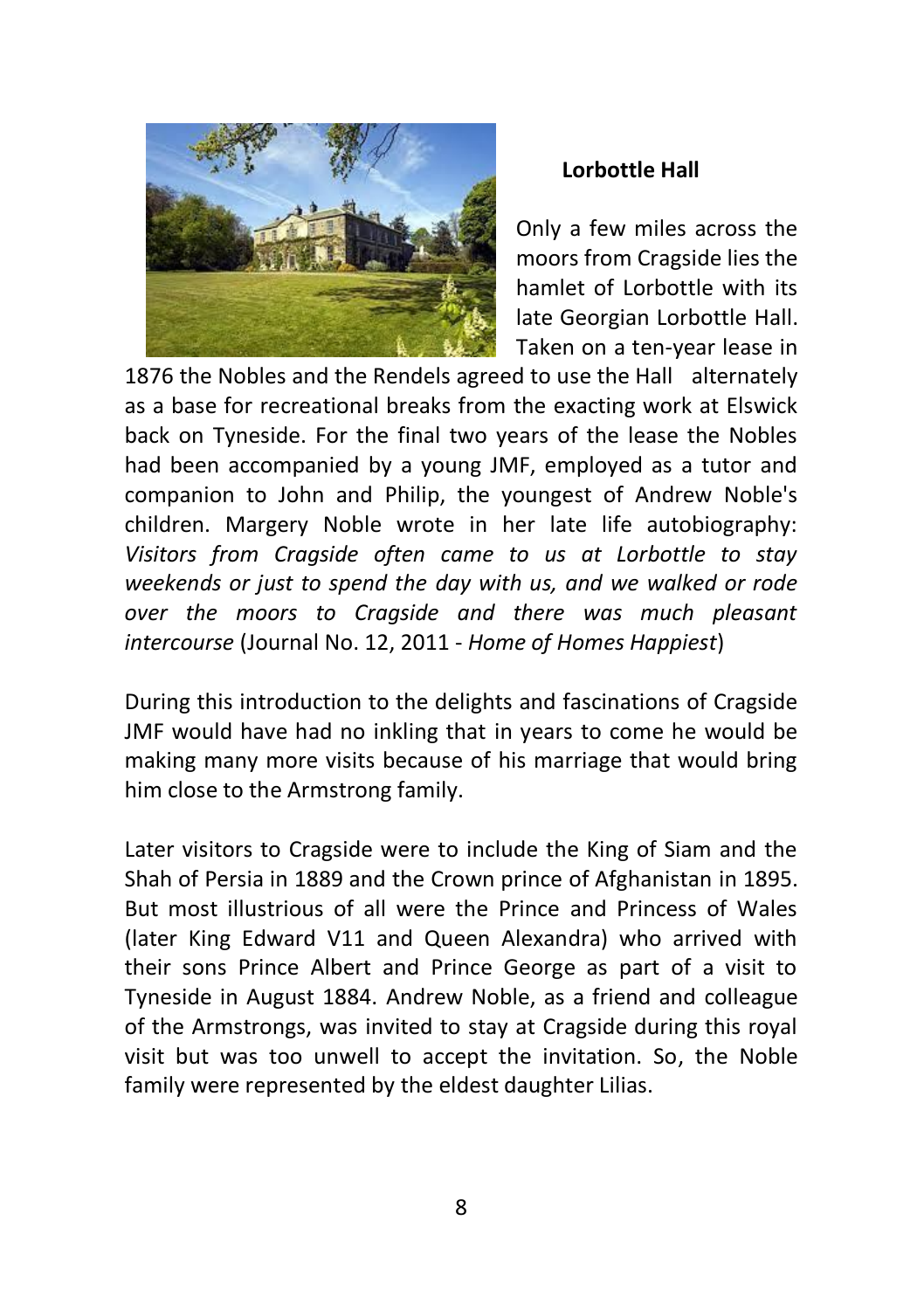

#### **Prince Edward and Princess Alexandra**

In a letter written to her uncle Isambard Brunel, who was living in Germany at the time and written to immediately after the royal visit, Lilias describes in detail her recollections. This letter was recently discovered by Society member John Cochrane having lain for years amongst his family's

papers. Cragside, even with its outhouses, could not accommodate all the royal party, its entourage, and special guests so hotels and private houses in Rothbury were commandeered for the duration of the visit. Lilias stayed at Rothbury's rectory with the Reverend Ainger and his family but was present for formal functions at Cragside and accompanied the royal party on their visit to Newcastle and Jesmond. At Jesmond Prince Edward had formally handed over the Dene as a gift from William Armstrong to the City of Newcastle. Andrew Noble had felt well enough to walk down from Jesmond Dene House to the Banqueting House to witness the occasion, accompanied by his wife, sons and JMF. Following the ceremony Lilias had joined the royal couple in procession to Newcastle city centre where the Hancock Natural History Museum (now The Great North Museum) was formally opened by Prince Edward. Always the benefactor, Lord Armstrong had shortly before the opening gifted the then large sum of £11,500 to the museum.

Travelling by train back to Cragside a banquet was held that same evening during which Lilias was placed next to Prince George (later King George V). In the letter, she describes the Prince as of a sweet nature but shy. Following the meal everyone had retired to the drawing room where Lilias, an accomplished singer, was unexpectedly invited to sing solos.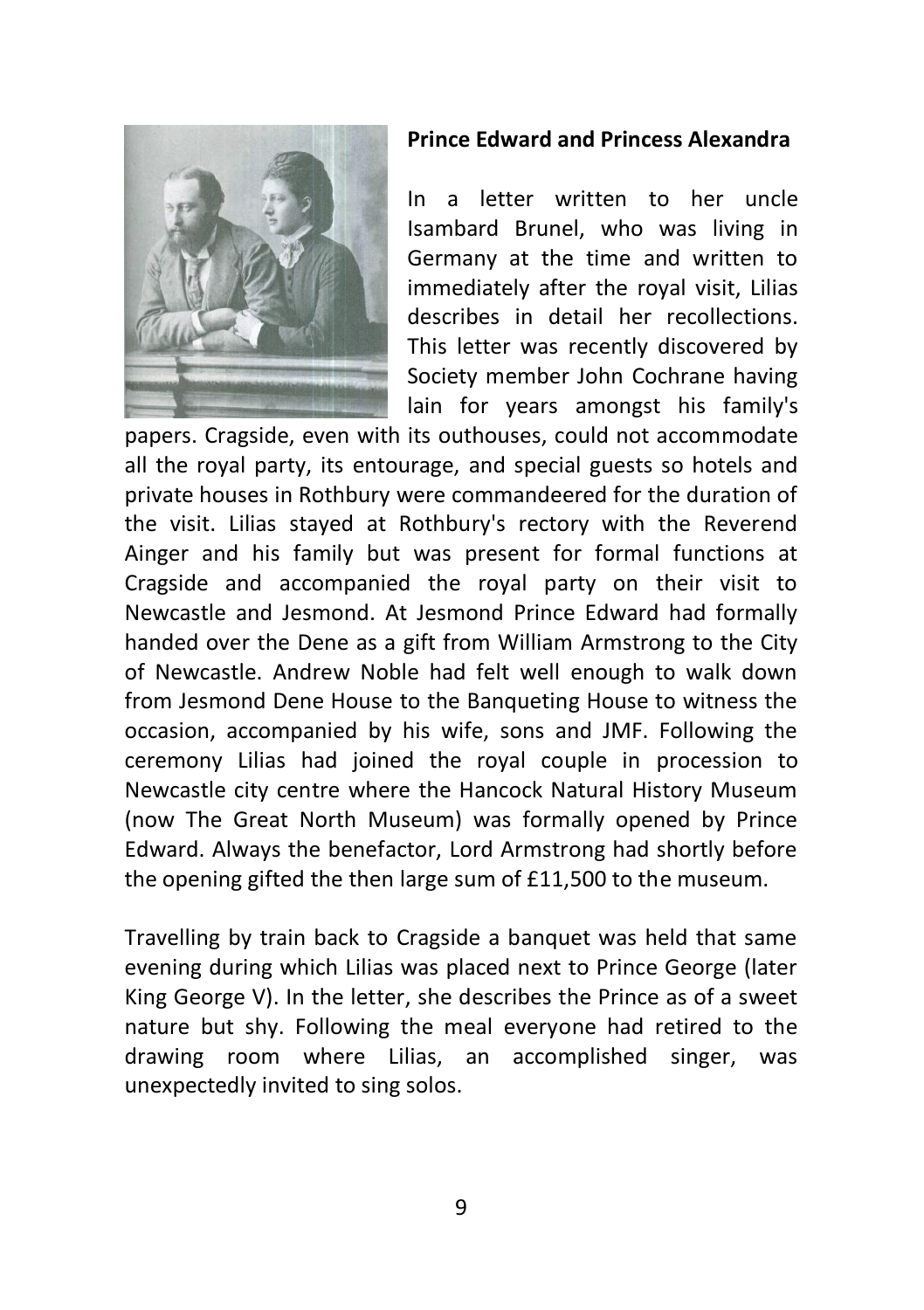

#### **The Owl Suite**

The Prince and Princess of Wales during their stay had been given the use of the finest of the guest chambers known as The Owl Rooms. They had been

built by Shaw between 1872 - 1874 and overlook the house's entrance. The largest room of the suite was the bedroom with an adjoining dressing room, and there was also a small room for the use of visitors' children or servants. The name Owl Rooms comes from the fact that the bed is adorned with carvings of owls perched atop the bedposts. On leaving Cragside, the town of Rothbury presented to the Armstrongs a book of watercolours illustrating the visit and which is currently on display in the portrait gallery.

Having bought *The Divinity House* on Durham City's Palace Green in 1897 JMF was soon afterwards married. His wife was Evelyn, the younger daughter of General Sir John Adye, now retired as Governor of Gibraltar, and to whose family he had been introduced to whilst accompanying the now elevated Sir Andrew Noble on a business venture in London. The lives of the Falkners, the Armstrongs and the Adyes became even more intertwined when Evelyn's elder sister Winifreda married William Armstrong's great nephew William Henry Watson in 1889.

Although officially living in London, Sir John and Clara Adye spent much time at Cragside, especially after Lord Armstrong became a widower in 1893. Sir John and William had much in common and their friendship stretched back many years. So, the Adyes were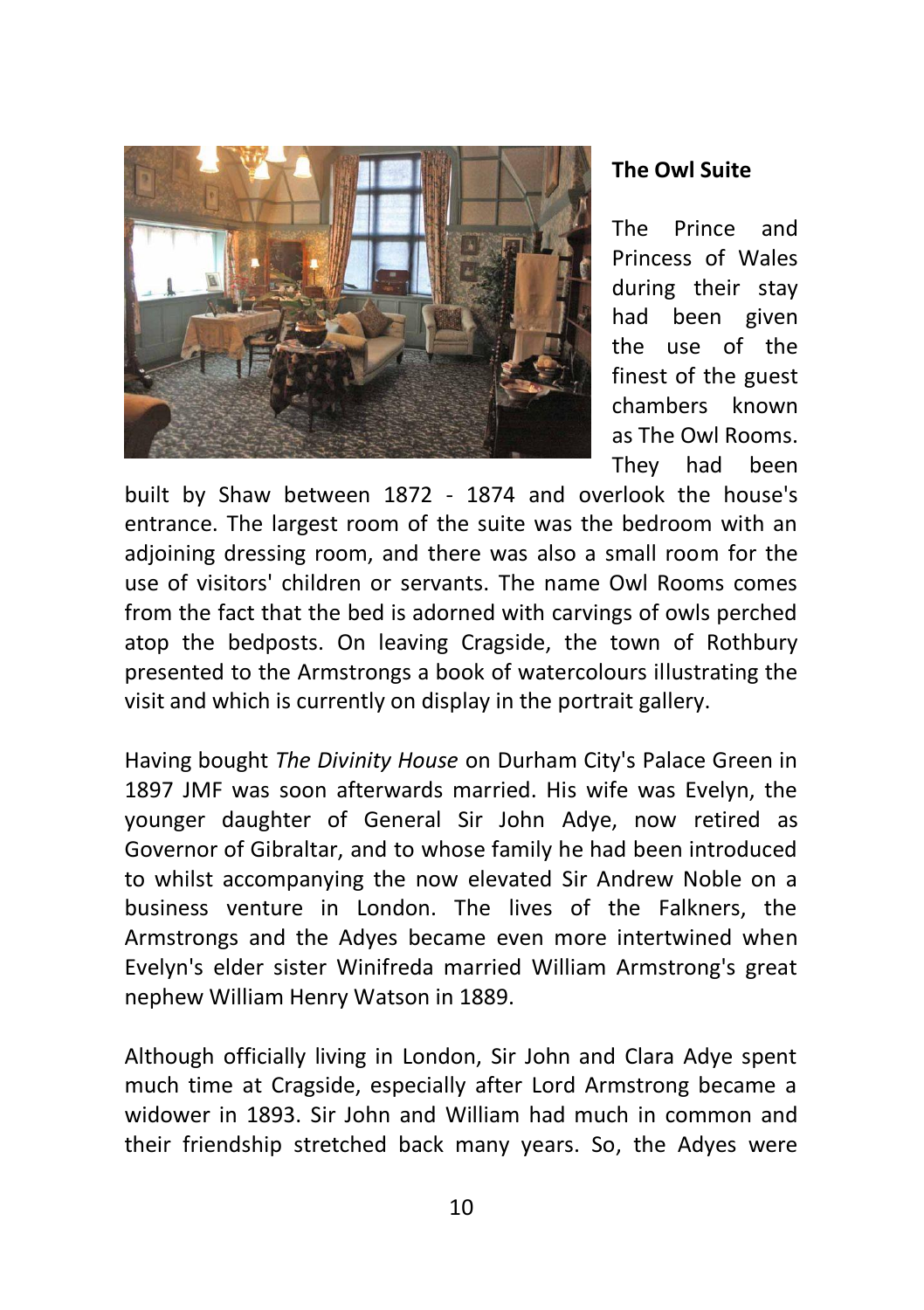granted the use of one of the houses that had been built within the grounds of Cragside. John Adye was a very keen and talented painter and a number of his works are displayed in Cragside's bedrooms. Notable amongst them is one that features Gibraltar. Two more of his Gibraltar works are displayed in the Victoria and Albert Museum and a number executed during his time in India are in the Army and Navy Museum.

After a short illness Sir John died at Cragside in November 1900 only a month before the death of Lord Armstrong himself on 27th December. Both Sir John and Lord Armstrong, plus their wives, are buried within yards of each other in the private graveyard at All Saints Church, Rothbury, where William had served as a sidesman for almost forty years.

We know that JMF attended the funerals of his parents-in-law and his sister-in-law and made other occasional visits to Cragside. A letter written by JMF, a copy of which is in the hands of the Society, requests the return of a book which he had left behind in the library after one such visit.

Although Lord Armstrong's nephew John Watson was still alive, he was suffering from a mental disorder and, being himself childless, Lord Armstrong bequeathed his estates and interests totalling £1,4000,000 gross to his great nephew William Henry who had lived at Cragside since the late 1880s, charged with managing the whole estate. On the death of his great uncle William Henry changed his surname to Watson-Armstrong and 1903 he was raised to the title 1st Baron Armstrong of Bamburgh\* and Cragside.

Winifreda died in 1914 and William Watson-Armstrong in 1941. Both were laid to rest at the All Saints family graveyard. Cragside then passed into the ownership of the 2nd Lord Armstrong of the second creation on his father's death in 1972. In 1977 the house and the surrounding 911 acres passed to the Treasury as settlement of